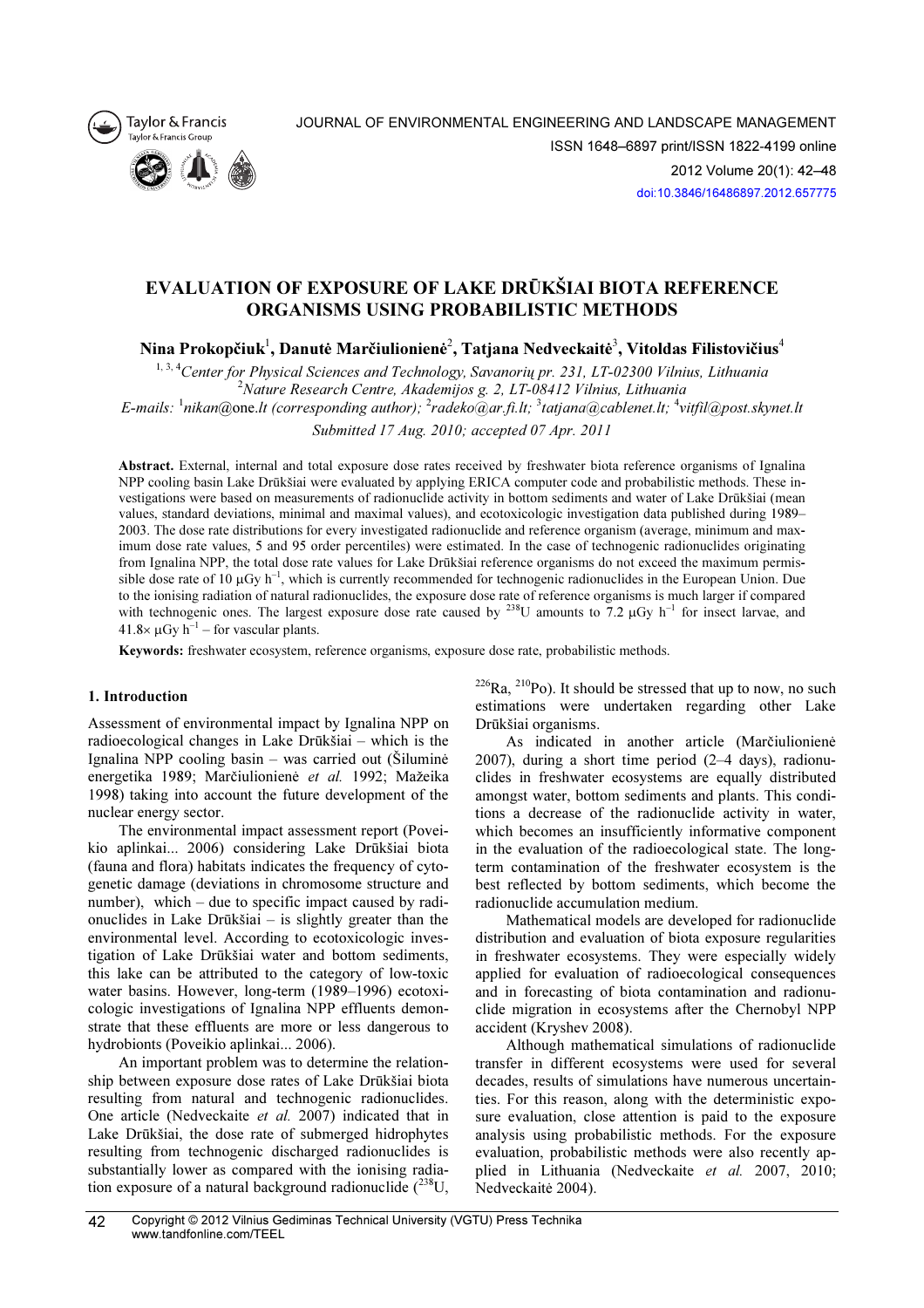Investigations based on radionuclide accumulation in hydrobionts and intended for the parameter evaluation of separate radionuclide transfer both in terrestrial (Butkus 2005, 2006, 2009; Butkus, Pliopaitė-Bataitienė 2006) and freshwater ecosystems should also be mentioned (Marčiulionienė *et al.* 1992; Čepanko *et al.* 2006). By combining probabilistic models and data obtained by radionuclide measurements, the most possible consequences of different decisions can be determined and various contamination scenarios can be verified. Probabilistic models enable forecasting the most probable future reality. The first step is to determine constraints of variable values (minimum and maximum). The second step is distribution of probabilistic leverages according to the maximum permissible dose rate value. In the European Union, the largest permissible exposure dose rate for biota is 10  $\mu$ Gy h<sup>-1</sup> (ERICA Assessment 2007). This standard is currently recommended as the largest permissible radiation dose rate from exposure to technogenic radionuclides.

The aim of the work is to evaluate the exposure dose rate of reference biota of the Ignalina NPP cooling basis – Lake Drukšiai (within the range of ERICA computer code valid in the European Union) by applying probabilistic methods based on experimental data accumulated during 1989–2003 and taking into account ecotoxicologic investigation of Lake Drūkšiai water and bottom sediments.

### 2. Methods

Data on radionuclide activity concentrations in lake water and bottom sediments were chosen to evaluate the impact that radionuclides of natural and technogenic origin have on Lake Drūkšiai biota (Table 1).

ERICA computer code, which evaluates the most probable exposure dose rates of organisms by applying probabilistic methods, was used. This software that interacts with most of databases and modules referring to the experimental data of radionuclide activity concentration measurements in the environment, allows for evaluation of biota activity concentrations, and external, internal and total exposure dose rates.

The following dependences are most frequently used for estimation of internal and external absorbed dose rates:

$$
D_{\text{int}}^{b} = \sum_{i} C_{i}^{b} * DCC_{\text{int},i}^{i}; \qquad (1)
$$

$$
D_{ext}^b = \sum_z v_z \sum_i C_{zi}^{ref} * DCC_{ext,zi}^b ; \qquad (2)
$$

$$
D = \left[ DCC_{int}^{FW} \cdot CR + 0.5 \cdot (1 + K_d^{DW} \cdot \rho_{sed}) \cdot DCC_{ext}^{DW} \right].
$$
  
\n
$$
C_{water}, \ (\mu Gy \cdot h^{-1}), \tag{3}
$$

where:  $D_{int}^{b}$  is the absorbed internal exposure dose rate of the *b*-th reference organism,  $\mu$ Gy h<sup>-1</sup>;

 $C_i^b$  is the mean activity concentration of the *i-th* radionuclide in the *b*-th reference organism (Bq kg<sup>-1</sup>);

 $DCC_{int,i}^{b}$  is the dose conversion factor for the internal exposure defined as the ratio between the dose rate and the activity concentration of radionuclide  $i$  in organism  $b$  $(\mu Gy h^{-1})/(Bq kg^{-1});$ 

 $D_{ext}^{b}$  is the external exposure dose rate in *b-th* reference organism,  $\mu$ Gy h<sup>-1</sup>;

 $v<sub>z</sub>$  is the time fraction when organism b is in habitats z;

 $C_{zi}^{ref}$  is the mean concentration of radionuclide i in the environment z  $(Bq \text{ kg}^{-1}$  in case of bottom sediments or Bq  $l^{-1}$  in case of water);

Table 1. Radionuclide activity concentrations in Lake Drūkšiai bottom sediments (Bq/kg dry weight) and water (Bq/l)

| Nuclide                                       | Mean  | S. D.            | Apex | Distribution* | Range min | Range max | References             |
|-----------------------------------------------|-------|------------------|------|---------------|-----------|-----------|------------------------|
| <b>Natural radionuclides</b>                  |       | <b>Sediments</b> |      |               |           |           |                        |
| $238$ U                                       | 30    |                  | 30   | <b>TR</b>     | 10        | 150       | Siluminė ener-         |
| $\overline{^{226}Ra}$                         | 48    | 38               |      | LN            | 12        | 120       | getika 1989            |
| $^{210}Pb$                                    | 48    | 38               |      | LN            | 3         | 150       |                        |
| $^{210}Po$                                    | 48    | 38               |      | LN            | 12        | 120       |                        |
| $232$ Th                                      | 50    |                  | 50   | <b>TR</b>     | 10        | 100       |                        |
| $^{40}$ K                                     | 504   | 206              |      | LN            | 110       | 1860      |                        |
| Technogenic radionuclides<br><b>Sediments</b> |       |                  |      |               |           |           |                        |
| $54$ Mn                                       | 14    | 28               |      | LN            | 0.04      | 88        | Paškauskas and         |
| ${}^{60}Co$                                   | 46    | 45               |      | LN            | 3.4       | 170       | Mažeika 1997;          |
| $^{90}Sr$                                     | 28    | 13.6             |      | LN            | 8.0       | 83        | Marčiulionienė<br>2007 |
| $^{134}Cs$                                    | 0.7   |                  | 0.7  | <b>TR</b>     | 0.26      | 7.8       |                        |
| $^{137}Cs$                                    | 150   | 110              |      | LN            | 13        | 440       |                        |
| $239$ Pu                                      | 0.9   | 1.2              |      | LN            | 0.01      | 2.4       |                        |
| Water                                         |       |                  |      |               |           |           |                        |
| $\rm{^{3}H}$                                  | 8     | 4.7              |      | LN            | 0.05      | 20        | Mažeika 2002           |
| $^{14}$ C                                     | 0.012 | 0.012            |      | LN            | 0.008     | 0.014     |                        |

\*LN – Lognormal

\*TR – Triangular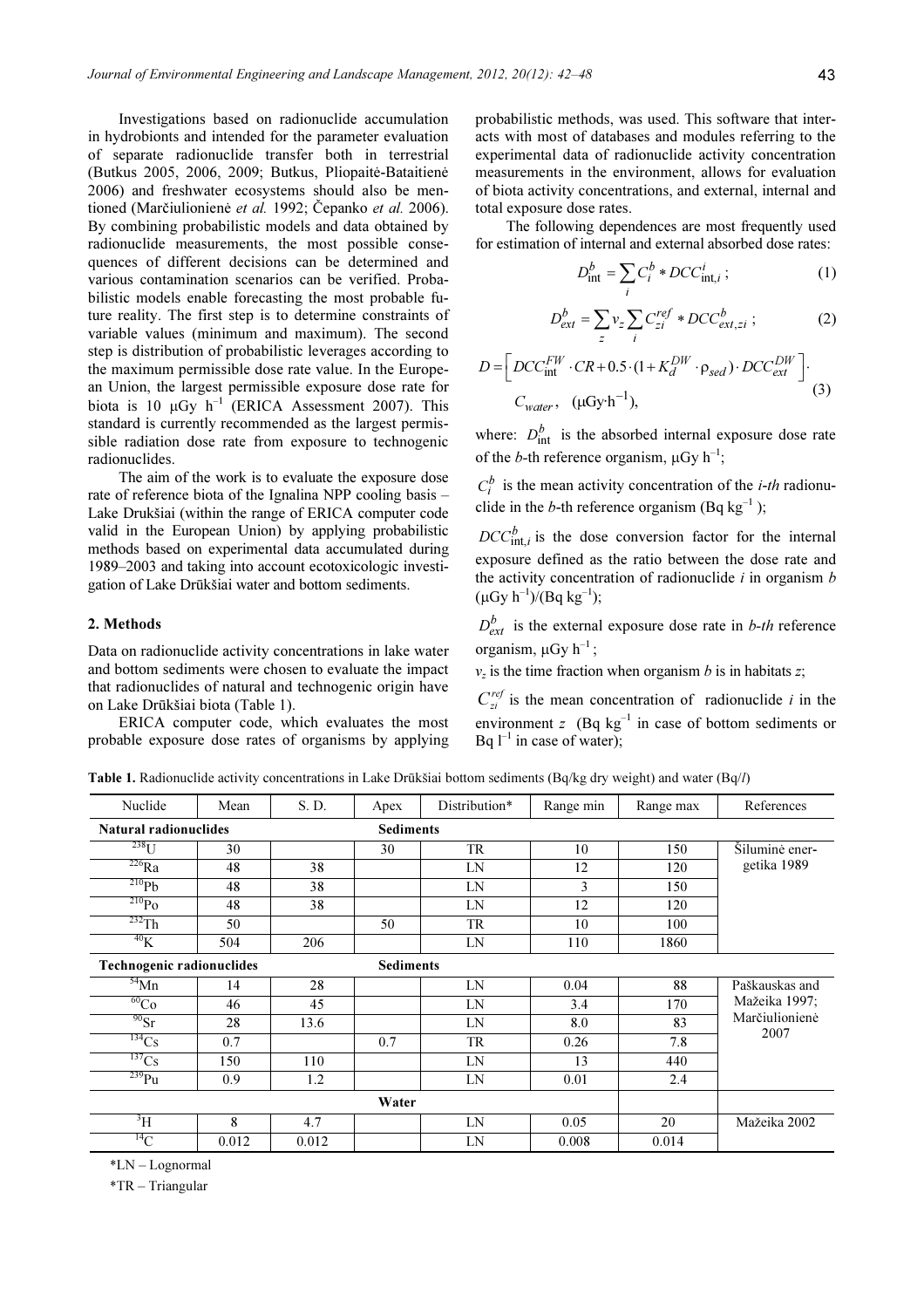$\epsilon_{xx}$ ,  $\epsilon_{tt}$  exposure defined as the ratio between the dose rate and  $DCC_{ext\,zi}^{J}$  is the dose conversion factor for the external the activity concentration of radionuclide  $i$  in organism  $b$ .

ERICA software (ERICA 2007), in which the Monte Carlo probabilistic simulation uses available input data distributions, was chosen to evaluate the exposure of biota reference organisms. The result of such simulation is the probabilistic distribution of the dose rate that facilitates evaluation of the most and the least probable (but possible) distribution values. In this work, due to a certain radionuclide present in the environment of the freshwater system, the finite points of the probabilistic distribution were estimated using the following dose rate D ( $\mu$ Gy h<sup>-1</sup>) definition.

The value of the dose rate  $D$  not only depends on the reference organism species and the habitat of the freshwater ecosystem organism but also on the dose conversion factor (DCC), the ratio of concentrations CR (equation 4) and values of the distribution coefficient  $K_d$ (equation 5) (D-ERICA 2007). Values of these parameters were estimated as indicated in the FASSET (Fasset 2003) database  $(\mu Gy \ h^{-1})/(Bq \ kg^{-1})$  in case of bottom sediments or Bq  $\overline{I}^{-1}$  in case of water.

$$
CR (l kg-1) = \frac{Activity concentration in biota whole body (Bq kg-1 fresh weight)}{Activity concentration of filtered water (Bq l-1)};
$$
\n(4)  
\n
$$
K_d = \frac{Activity concentration in sediment (Bq kg-1 dry weight)}{k}
$$
\n(5)

$$
K_d = \frac{\text{Activity concentration in sequence (Dq kg or dry weight)}}{\text{Activity concentration in water (Bq l}^{-1})}.
$$
\n(5)

#### 3. Results and discussion

Investigations performed in Lake Drūkšiai demonstrated that the largest total dose rate (internal and external) found in tested reference organisms results from natural radionuclide activity concentrations. The following hydrobionts undergo the largest exposure: crustacean, insect larvae, vascular plants, gastropod and bivalve molluscs (Fig. 1). Out of all natural radionuclides, the reference organisms mentioned above receive the largest total dose rate from the ionizing radiation impact of  $238$ U and its decay product  $^{226}$ Ra (Fig. 2).

It can be noted that the total dose rate value of vascular plants compared with that of other reference organisms is the largest and reaches 4.18  $\mu$ Gy h<sup>-1</sup> (Fig. 1); 98% of the dose rate is related to ionizing radiation of  $^{238}$ U and its decay products (Fig. 2). Ordinarily, the exposure to natural radionuclides is not limited.



Fig. 1. The total exposure dose rate of reference organisms resulting from <sup>238</sup>U in Lake Drūkšiai



Fig. 2. The total exposure dose rate of reference organisms having received the largest exposure to natural radionuclides in Lake Drūkšiai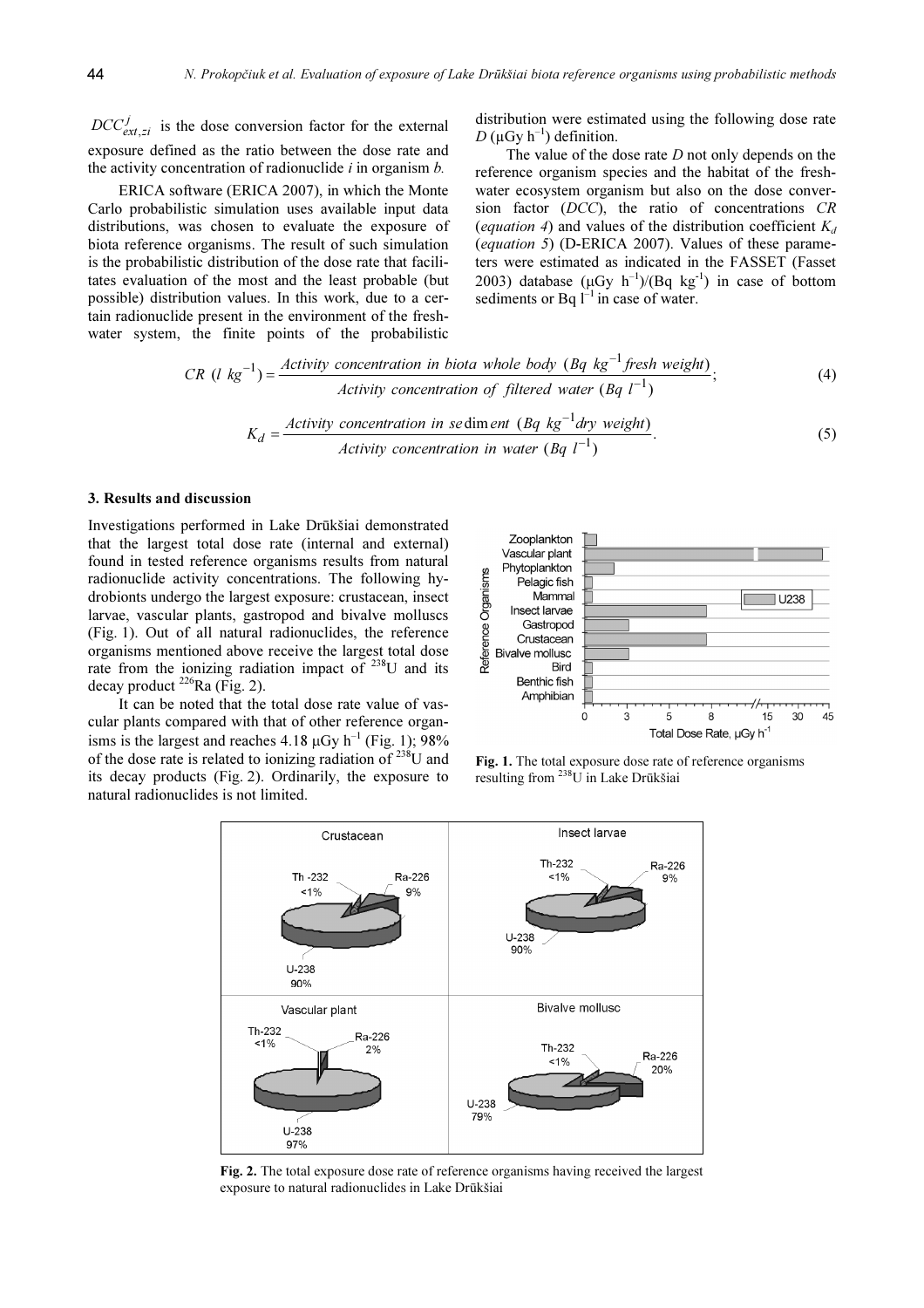

Fig. 3. The total exposure dose rate of reference organisms resulting from ionising radiation of technogenic radionuclides in Lake Drūkšiai

Out of all measured technogenic radionuclides  $(134,137)$ Cs,  $90$ Sr,  $54$ Mn,  $60$ Co,  $239$ Pu,  $3H$ ,  $14$ C), the highest activity concentrations in Lake Drūkšiai were obtained in case of <sup>137</sup>Cs and <sup>90</sup>Sr. Insect larvae, crustacean, vascular plants, gastropod and bivalve molluscs undergo the largest exposure to technogenic radionuclides among all of the reference organisms (Fig. 3).

The obtained results – distributions and their statistical parameters – are presented in Figs 4 and 5. Based on the experimental data presented in Table 1, ERICA code, which applies probabilistic methods (Monte Carlo simulation), evaluates the distribution of total dose rate of reference organisms for each presented radionuclide; determines average, minimal and maximal values; and the  $5<sup>th</sup>$  and the  $95<sup>th</sup>$  order percentiles. The simulation results demonstrate that in Lake Drukšiai, the total dose rate value of reference organisms does not exceed the largest permissible value of 10  $\mu$ Gy h<sup>-1</sup>, which is indicated in the EU recommendations for technogenic radionuclides. The distribution of the total dose rate  $(\mu Gy h^{-1})$ resulting from ionising radiation of  $^{90}Sr$ ,  $^{137}Cs$  and  $^{238}U$ estimated for vascular plants and insect larvae in Lake Drūkšiai is shown in Figs 4 and 5.

Various chemicals, acids and alkaline solutions, weak organic acids, heavy metals and dry materials that remain after artesian water vaporization at the Ignalina NPP, make their way to Lake Drūkšiai together with industrial rainwater sewerage (IRS) effluents and radionuclides. Although such wastes are attributed to comparatively low-toxicity effluents, their danger to living organisms was clearly determined. The laboratory investigation of the impact of IRS effluents on the radionuclide accumulation in water plants demonstrated that these effluents increase the  $137\text{Cs}$  accumulation in water plants (Marčiulionienė 2003). For evaluation of the radioecological state of Lake Drūkšiai, research data of 1988–2003



Fig. 4. Distribution of the total dose rate  $(\mu Gy h^{-1})$  in insect larvaes in Lake Drūkšiai resulting from ionizing radiation impact of  $^{137}Cs$  (a) and  $^{90}Sr$  (b)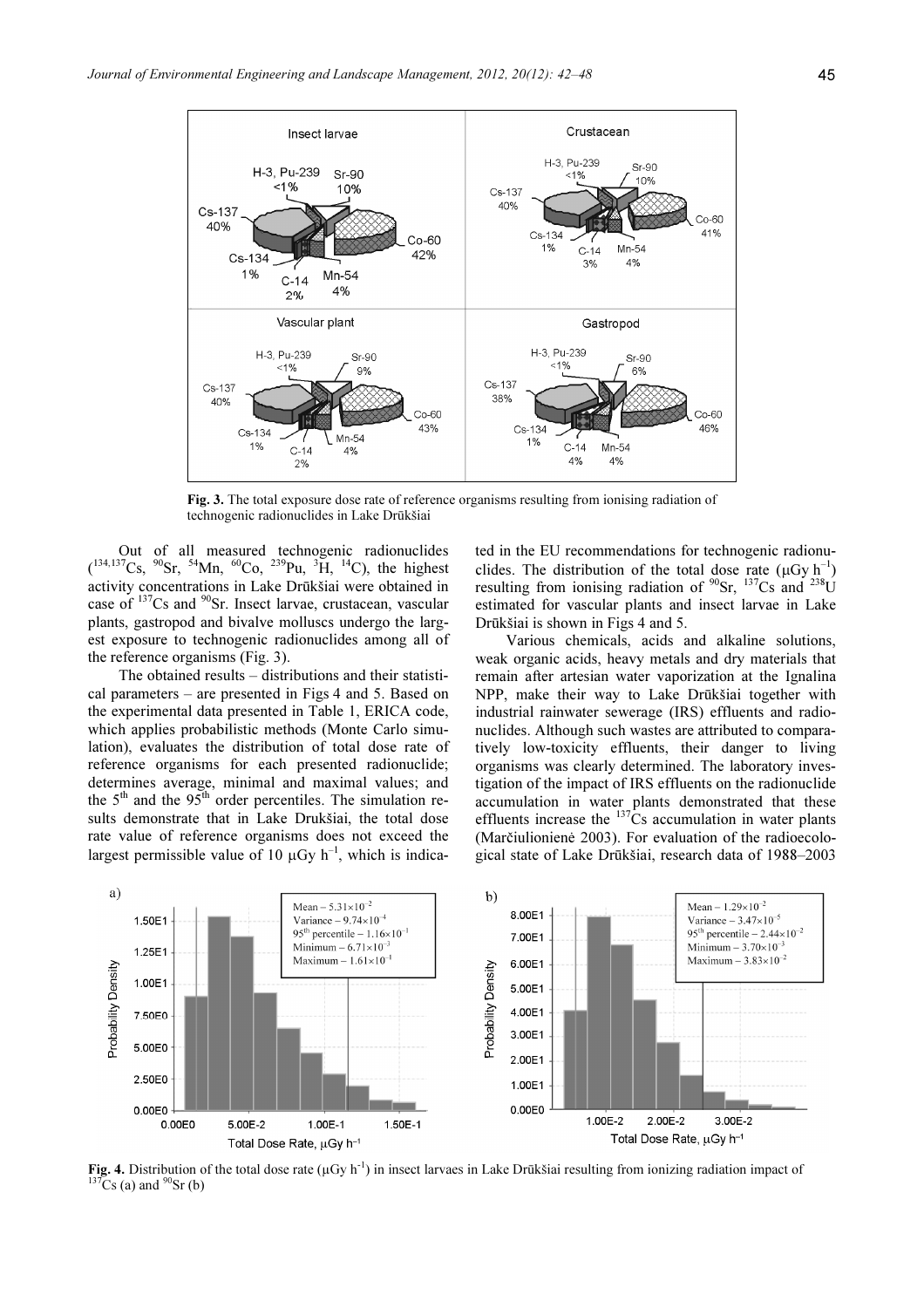

Fig. 5. Distribution of the total dose rate  $(\mu Gy h^{-1})$ in vascular plants (a) and insect larvae (b) in Lake Drūkšiai resulting from ionizing radiation impact of <sup>238</sup>U and its decay products

were generalised: activity concentration values of  $^{137}Cs$ and <sup>90</sup>Sr in plants and especially in bottom sediments of Lake Drūkšiai were higher than those in the Ignalina NPP effluent channels; whereas on the contrary, activity concentration values of  ${}^{60}$ Co and  ${}^{54}$ Mn were lower in Lake Drūkšiai than in the Ignalina NPP effluent channels (Marčiulionienė 2007).

In the distribution of  $137Cs$  in Lake Drūkšiai, where the activity concentration of this radionuclide is up to 56 times higher than in plants, bottom sediments play the main role. The largest accumulation of  $90$ Sr was determined in plants, where the activity concentration of this radionuclide was up to 3 times higher than in bottom sediments (Marčiulionienė 2007). Therefore, as compared with other technogenic radionuclides, the largest exposure dose in reference organisms was identified to result from  $137$ Cs and  $90$ Sr (Fig. 3). Out of the technogenic radionuclides,  $^{90}$ Sr and  $^{137}$ Cs belong among the most biologically toxic radionuclides as their relatively low concentrations can disorder the main functions of organisms (Čepanko *et al.* 2006).

Both the bottom sediments and plants, in which average values of activity concentrations of these radionuclides in most cases were similar, play an important role in the distribution of  ${}^{60}Co$  and  ${}^{54}Mn$  (Marčiulionienė 2007).

It should be noted that in the water ecosystem, uranium concentrates mostly in some plant species (Verkhovskaia et al. 1972). Accumulation of uranium by submerged plant species is 4–5 times larger as compared with air-water ecological plant species (Lavrova et al. 2003). In molluscs, uranium mostly concentrates in shells, while only small amounts are found in soft tissues. Since uranium is not a biogenic element, its accumulation in water plants under conditions of radioactive contamination can reach large values due to uranium adsorption by plant surface.

Water plants play an important role in regulation of water quality. In the case of water filtering by water plants, mechanical, biological and physical–chemical water cleaning takes place, i.e., organic, mineral and radioactive materials are absorbed onto stems and leaves of plants. These and radioactive elements, are accumulated in leaves and stems of water plants. Water plants, which have a large surface per weight unit, can absorb a large amount of radionuclides from the water environment (Marčiulionienė et al. 1992). Due to a larger water plant surface per weight unit, since vascular plants are also attributed to submerged plants, their exposure to  $^{238}$ U and its decay products is the largest (Figs 1 and 2).

### 4. Conclusions

1. Referring to data of the radioecological research and ecotoxicologic investigations carried out in Lake Drūkšiai during 1989–2003, and with the help of probabilistic methods and ERICA computer code, it was determined that the dose rate values above the 95% confidence interval for reference organisms do not exceed the maximum permissible exposure dose rate level of  $10 \mu Gyh^{-1}$ , which is currently indicated in the EU recommendations for technogenic radionuclides.

2. In Lake Drūkšiai, the exposure dose rate received by reference organisms (vascular plants, insect larvae, crustacean, gastropod, bivalve molluscs and etc.) resulting from the impact of ionizing radiation of natural radionuclides is larger than that resulting from technogenic ones.

3. The largest exposure dose rates in reference organisms resulting from natural radionuclides were determined in the case of  $238$ U and its decay products (insect larvae – 7.2  $\mu$ Gy h<sup>-1</sup>, vascular plants – 41.8  $\mu$ Gy h<sup>-1</sup>). In the case of technogenic radionuclides, both  $137Cs$  (insect larvae –  $5.31\times10^{-2}$   $\mu$ Gy h<sup>-1</sup>, vascular plants  $-2.61\times10^{-2}$   $\mu$ Gy h<sup>-1</sup>) and <sup>90</sup>Sr (insect larvae – 1.29×10<sup>-2</sup>  $\mu$ Gy h<sup>-1</sup>, vascular plants –  $6.16\times10^{-3}$   $\mu$ Gy h<sup>-1</sup>) were the largest.

4. Out of all of the investigated reference organisms, the largest exposure dose rate was determined in benthic organisms (insect larvae, crustacean, gastropod and bivalve molluscs) and vascular plants. It should be noted that vascular plants undergo the largest exposure.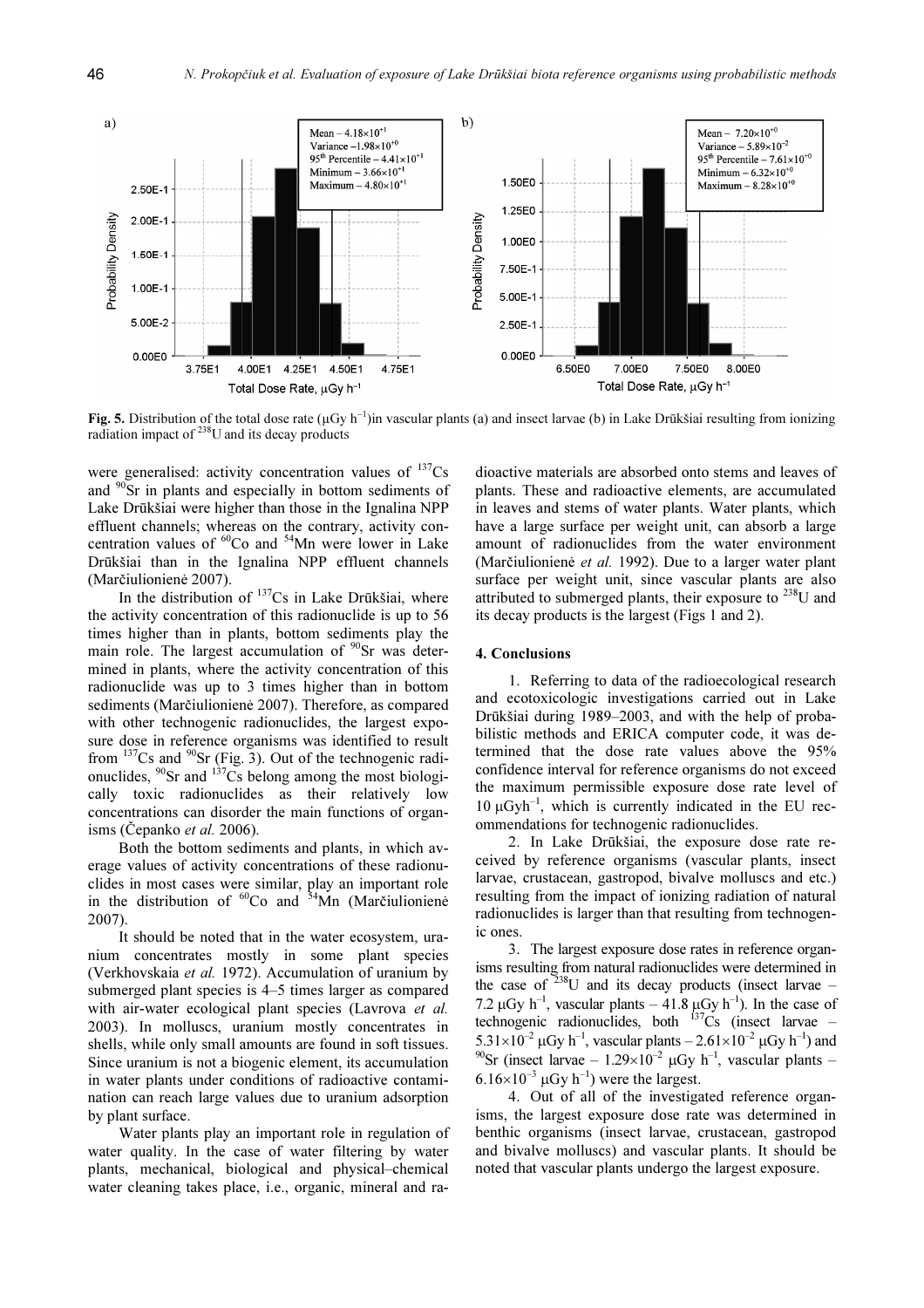#### References

- Butkus, D. 2006. Jonizuojančioji spinduliuotė aplinkoje. Vilnius: Technika. 292 p. (in Lithuanian).
- Butkus, D.; Dimavičienė, D. 2009. Investigation of <sup>137</sup>Cs transfer in the system "Soil-mushrooms-man", Journal of Environmental Engineering and Landscape Management 17(1): 44–50 (in Lithuanian).

http://dx.doi.org/10.3846/1648-6897.2009.17.44-50

- Butkus, D.; Konstantinova, M. 2005. Studies of <sup>137</sup>Cs transfer in soil-fern system, Journal of Environmental Engineering and Landscape Management 13(3): 97–102. http://dx.doi.org/10.1080/16486897.2005.9636855
- Butkus, D.; Pliopaitė-Bataitienė, I. 2006. Investigation of relationship between pine biomass (Pinus sylvestris L.) and <sup>137</sup>Cs activity concentration in timber, Journal of Environmental Engineering and Landscape Management 14(3): 135–140 (in Lithuanian). http://dx.doi.org/10.1080/16486897.2006.9636890
- Čepanko, V.; Idzelis, R. L.; Kesminas, V.; Ladygienė, R. 2006. Radiological investigation of roach and perch from some lakes in Lithuania, Journal of Environmental Engineering and Landscape Management 14(4): 199–205. http://dx.doi.org/10.1080/16486897.2006.9636898
- D-ERICA: An integrated approach to the assessment and management of environmental risks from ionizing radiation. Description of purpose, methodology and application [online]. 2007. [cited 28 January 2010]. Available from internet: http://nora.nerc.ac.uk/2146/1/D-ERICAFeb07% 2BAnnexesAB.pdf
- ERICA Assessment Tool Help Function Document [online]. 2007. [cited 12 January 2010]. Available from internet: https://wiki.ceh.ac.uk/download/attachments/113869684/ ERICA+Tool+help+file.pdf?version=1&modificationDate =1267621969000.
- FASSET. 2003. Deliverable 5. Handbook for assessment of the exposure of biota to ionizing radiation from radionuclides in the environment. Appendix 1: transfer factors and dose coefficient look-up tables. European Commission, Fifth Framework, Contract No. FIGE-CT-2000-00102 [online]. 2003. [cited 12 January 2010]
- Kryshev, A. I. 2008. Dinamicheskoe modelirovanie perenosa radionuklidov v gidrobiocenozakh i ocenka posledstvij radioaktivnogo zagriazneniia dlia bioty i cheloveka (in Russian) [online]. 2008. Obninsk. Available from Internet: http://vak.ed.gov.ru/ru/announcements\_1/biological\_scienc es/index.php?id4=1139&from4=7.
- Lavrova, T. V.; Dvoreckij, A. I. 2003. Nakoplenie urana v abioticheskikh i bioticheskikh konponentakh Dnepropetrovskogo vodokhranilishchia. Nauchno-issledovatelskij institut

biologii Dnepropetrovskogo nacionalnogo universiteta (in Russian) [online], [cited 20 January 2010]. Available from Internet: http://www.uhmi.org.ua/pub/np/252/14\_Lavrova\_ Dvor.pdf

- Marčiulionienė, D. 2003. Technogeninių radionuklidų akumuliacija vandens augaluose cheminės ir terminės taršos fone, Ekologija 4: 28–35.
- Marčiulionienė, D. 2007. Drūkšių ežero radioekologinė būklė veikiant abiem Ignalinos AE blokams [Radioecological state of Lake Drūkšiai under the influence of both Ignalina NPP units], Botanikos institutas [interaktyvus]. 2007 [Žiūrėta 2010 m. vasario 13 d.]. Prieiga per internetą: http://lrsd.rsc.lt/Marciulioniene.pdf
- Marčiulionienė, D.; Dušauskienė-Duž, R.; Motiejūnienė, E.; Švobienė, R. 1992. Drūkšių ežero – Ignalinos AE aušintuvo radiochemoekologinė situacija. Vilnius: Akademija. 215 p.
- Mažeika, J. 1998. Technogeninių radionuklidų Drūkšių ežero vandenyje šaltinių balanso analizė, Ekologija 3: 18–24.
- Mažeika, J. 2002. Radionuclides in geoenvironment of Lithuania. Vilnius: Indra. 216 p.
- Nedveckaitė, T. 2004. Radiacinė sauga Lietuvoje. Vilnius: Kriventa. 240 p.
- Nedveckaitė, T.; Filistovic, V.; Marciulioniene, D.; Kiponas, D.; Remeikis, V.; Beresford, N. A. 2007. Exposure of biota in the cooling pond of Ignalina NPP: hydrophytes, Journal of Environmental Radioactivity 97: 134– 147.
- Nedveckaitė, T.; Filistovic, V.; Marčiulionienė, D.; Prokoptchiuk, N.; Gudelis, A.; Plukienė, R.; Remeikis, V.; Virves, I.; Batlle, J. 2010. LIETDOS-BIO assessment approach to the environment non-human biota exposure by ionizing radiation, Lithuanian Journal of Physics 50(1): 151–160. http://dx.doi.org/10.3952/lithjphys.50116
- Paškauskas, R.; Mažeika, J. 1997. Atomic Energy and Environment. Lithuanian National scientific programme. The collection of scientific reports. Vilnius. 323 p.
- Poveikio aplinkai vertinimo ataskaita. Panaudoto RBMK branduolinio kuro iš Ignalinos AE 1 ir 2 blokų laikinas saugojimas [online] 2006. GNS – RWE NUKEM GmbH konsorciumas (Vokietija), Lietuvos energetikos institutas: [cited 03 November 2010]. Available from Internet: www.iae.lt/decommission/temp\_fuel/EIAR\_LT.pdf.
- Šiluminė energetika ir aplinka. Drūkšių ežero bazinė hidrofizinė būklė. 1989. Vilnius: Mokslas.
- Verkhovskaia, I. N.; Popova, E. I.; Vlasova, T. A; Esova, G. I. 1972. Radioekologicheskie issledovaniia v prirodnykh biogeocenozakh. Moskva: Nauka, 124–147 (in Russian).

## DRŪKŠIŲ EŽERO BIOTOS TESTINIŲ ORGANIZMŲ APŠVITOS VERTINIMAS TAIKANT TIKIMYBINIUS METODUS

## N. Prokopčiuk, D. Marčiulionienė, T. Nedveckaitė, V. Filistovič

#### Santrauka

Straipsnyje nagrinėjama Drūkšių ežero hidrobiontų (testinių organizmų) apšvitos dozės galia (µGy h<sup>-1</sup>), kuriai vertinti taikant tikimybinius metodus, naudota įteisinta Europos Sąjungoje ERICA kompiuterinė programa. Skaičiavimams naudoti radionuklidų aktyvumo koncentracijų Drūkšių ežero dugno nuosėdose ir vandenyje 1989–2003 m. matavimų duomenys (vidutinės reikšmės, standartiniai nuokrypiai, mažiausios ir didžiausios reikšmės). Taikant tikimybinius metodus (Monte Karlo modeliavimą) kiekvienam testiniam organizmui ir radionuklidui įvertintas dozės galios pasiskirstymas, vidutinė, mažiausia ir didžiausia apšvitos vertės bei 5 ir 95 eilių procentilės. Nustatyta, kad technogeninių radionuklidų atveju Drūkšių ežero testinių organizmų apšvitos bendrosios dozės galios vertės (95 % pasikliautinumo dydis) yra mažesnės už šiuo metu technogeniniams radionuklidams Europos Sajungoje rekomenduojamas didžiausias galimas 10 µGy h<sup>-1</sup> dozės galios vertes. Testinių organizmų apšvitos dozės galia dėl gamtinių radionuklidų poveikio yra kur kas didesnė nei dėl